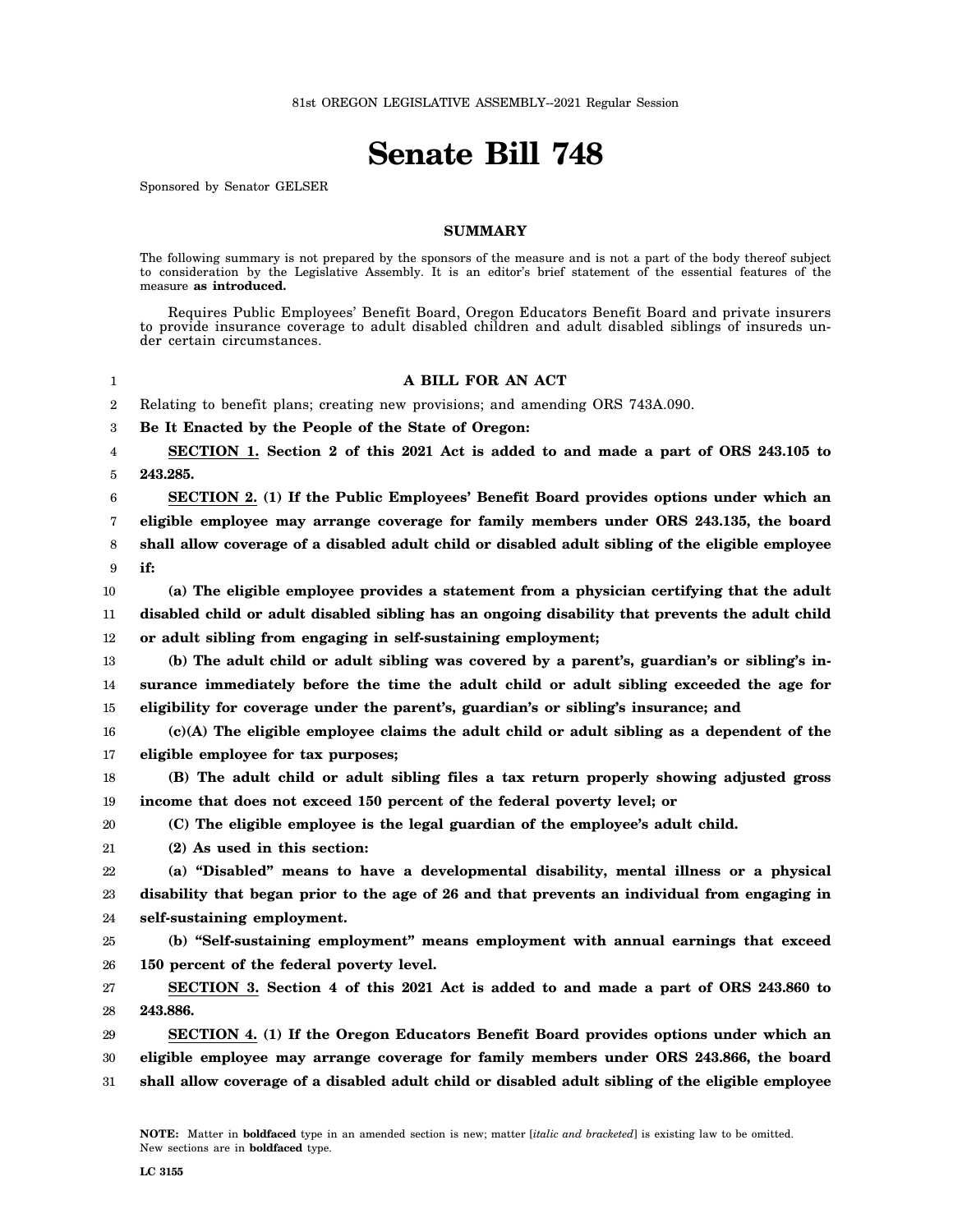SB 748

1 2 3 4 5 6 7 8 9 10 11 12 13 14 15 16 17 18 19 20 21 22 23 24 25 26 27 28 29 30 31 32 33 34 35 36 37 38 39 40 41 42 43 **if: (a) The eligible employee provides a statement from a physician certifying that the adult disabled child or adult disabled sibling has an ongoing disability that prevents the adult child or adult sibling from engaging in self-sustaining employment; (b) The adult child or adult sibling was covered by a parent's, guardian's or sibling's insurance immediately before the time the adult child or adult sibling exceeded the age for eligibility for coverage under the parent's, guardian's or sibling's insurance; and (c)(A) The eligible employee claims the adult child or adult sibling as a dependent of the eligible employee for tax purposes; (B) The adult child or adult sibling files a tax return properly showing adjusted gross income that does not exceed 150 percent of the federal poverty level; or (C) The eligible employee is the legal guardian of the employee's adult child. (2) As used in this section: (a) "Disabled" means to have a developmental disability, mental illness or a physical disability that began prior to the age of 26 and that prevents an individual from engaging in self-sustaining employment. (b) "Self-sustaining employment" means employment with annual earnings that exceed 150 percent of the federal poverty level. SECTION 5.** ORS 743A.090 is amended to read: 743A.090. (1)**(a)** All individual and group health benefit plans, as defined in ORS 743B.005, that include coverage for a family member of the insured shall also provide that the health insurance benefits applicable for children in the family shall be payable with respect to: [*(a)*] **(A)** A child of the insured from the moment of birth; and [*(b)*] **(B)** An adopted child effective upon placement for adoption. **(b) All individual and group health benefit plans, as defined in ORS 743B.005, that include coverage for a family member of the insured shall also provide that the health insurance benefits applicable for children in the family shall be payable with respect to a disabled child or disabled sibling of the insured who is 26 years of age or older, if: (A) The insured provides a statement from a physician certifying that the adult disabled child or adult disabled sibling has an ongoing disability that prevents the adult child or adult sibling from engaging in self-sustaining employment; (B) The adult child or adult sibling was covered by a parent's, guardian's or sibling's insurance for at least two years immediately before the time the adult child or adult sibling exceeded the age for eligibility for coverage under the parent's, guardian's or sibling's insurance; and (C)(i) The insured claims the adult child or adult sibling as a dependent of the insured for tax purposes; (ii) The adult child or adult sibling files a tax return properly showing adjusted gross income that does not exceed 150 percent of the federal poverty level; or (iii) The insured is the legal guardian of the insured's adult child.** (2) The coverage of natural and adopted children **and adult disabled siblings** required by subsection (1) of this section shall consist of coverage of preventive health services and treatment of injury or sickness, including the necessary care and treatment of medically diagnosed congenital

- 44 defects and birth abnormalities.
- 45

(3) If payment of an additional premium is required to provide coverage for a child, the policy